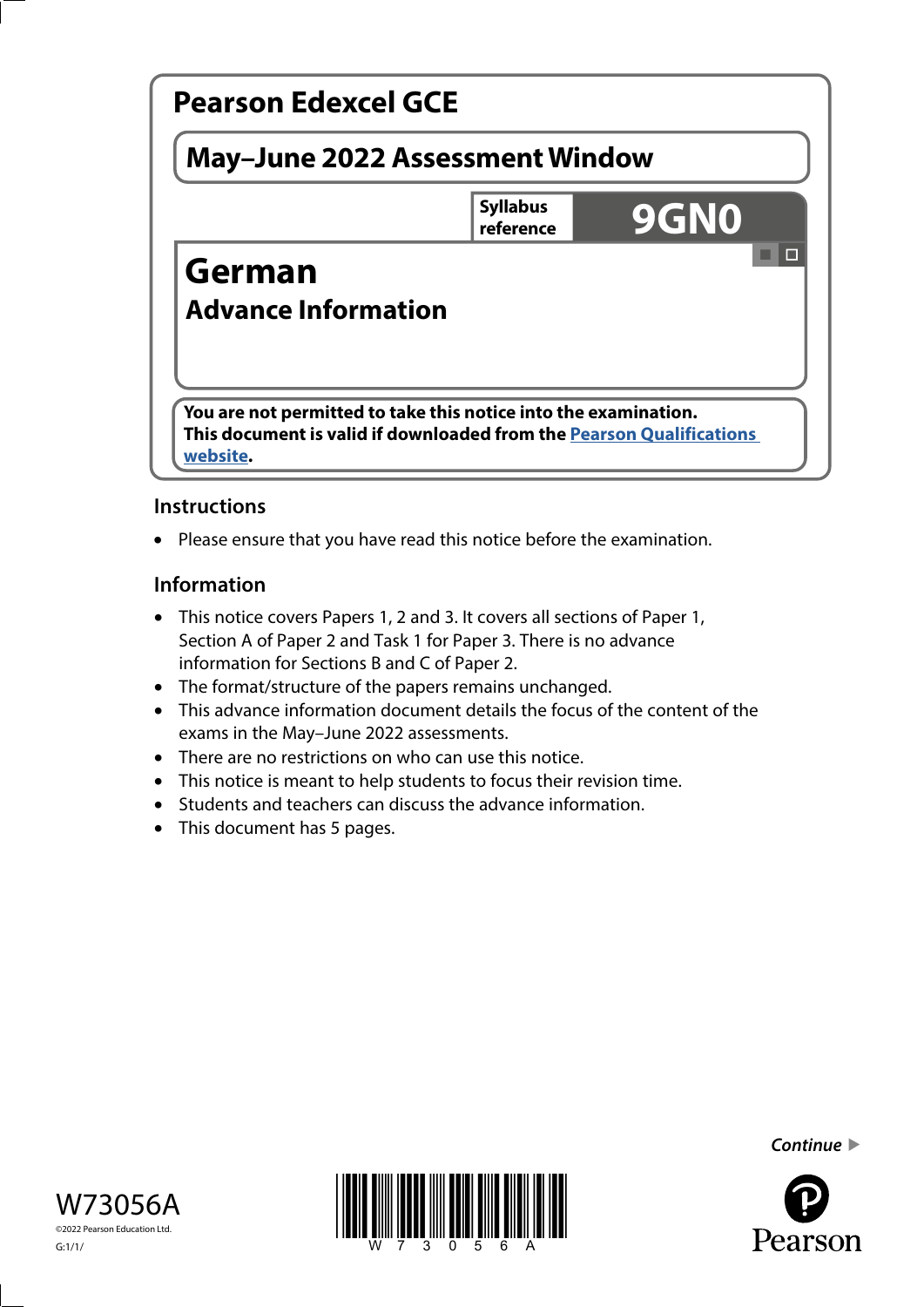#### **General advice**

- In addition to covering the content outlined in the advance information, students and teachers should consider how to:
	- manage their revision of parts of the specification which may be assessed in areas not covered by the advance information.
	- manage their revision of other parts of the specification which may provide knowledge which helps with understanding the areas being tested in 2022.
- For specifications with synoptic assessments, topics not explicitly given in the advance information may appear, e.g. where students are asked to bring together knowledge, skills and understanding from across the specification.
- For specifications with optional papers/topics/content, students should only refer to the advance information for their intended option.
- For specifications with NEA, advance information does not cover any NEA components.

A link to the Joint Council for Qualifications guidance document on advance information can be found on the Joint Council for Qualifications website or [here](https://www.jcq.org.uk/wp-content/uploads/2021/10/Advance-Information-for-General-Qualifications-2021-22.pdf).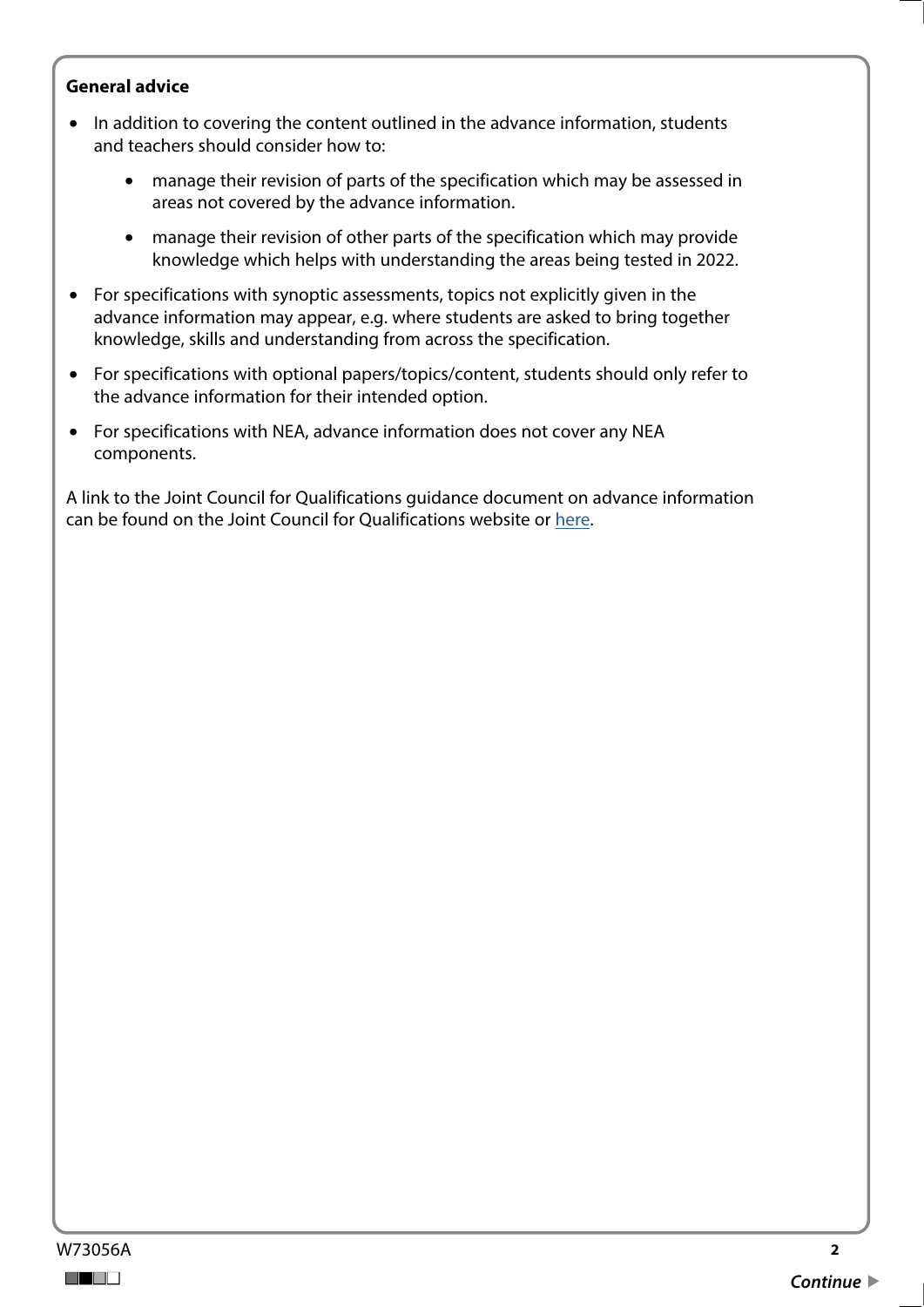## **Advance Information**

#### **Subject specific section**

- This advance information details the major focus of the content of the 2022 assessments in A level German.
- Students may focus their revision on these specific aspects, but it is still important to understand these in the context of the whole sub-theme to be able to both answer questions in the assessment and support their progression.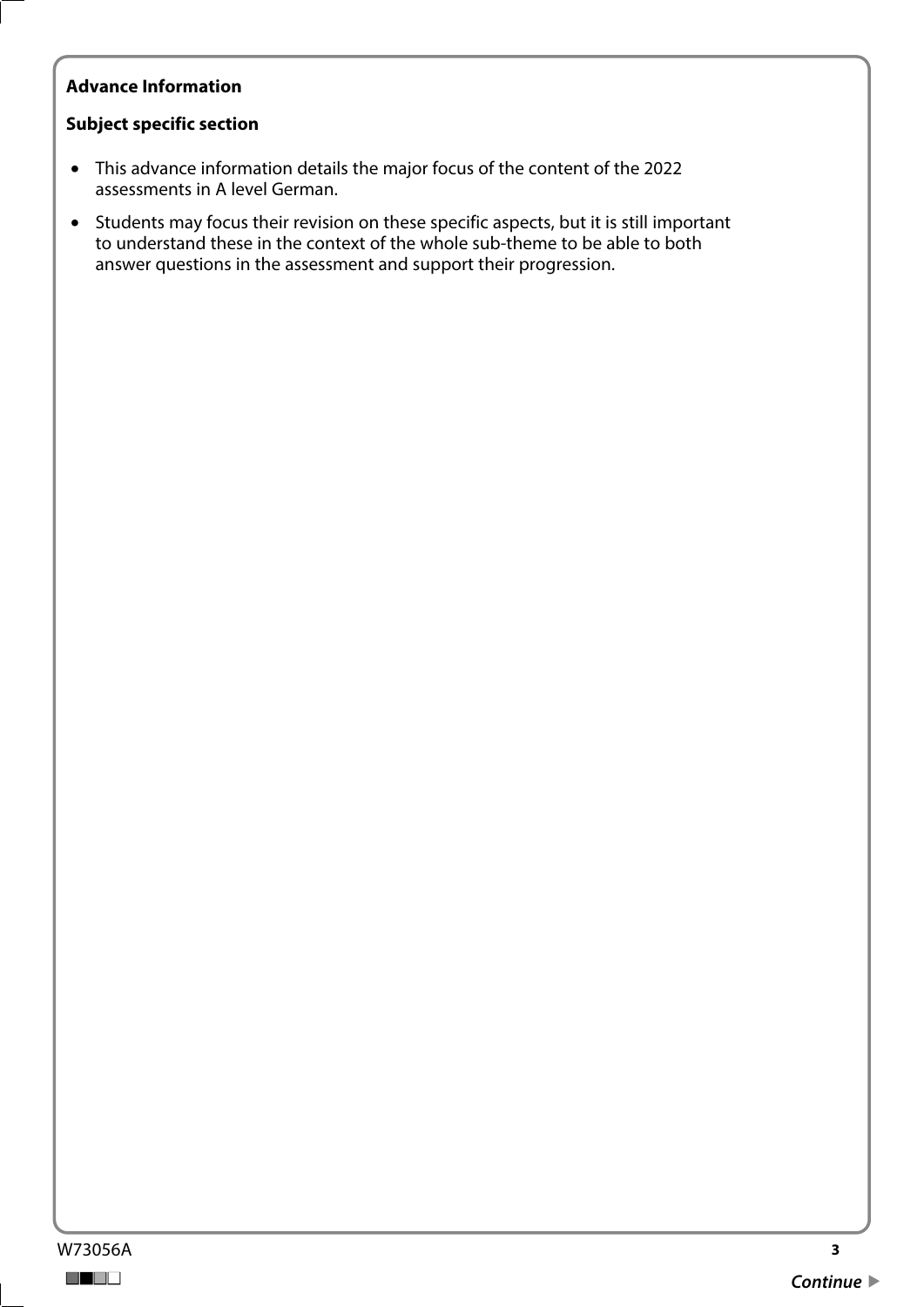| <b>Theme</b>                                                            | <b>Sub-theme</b>                                            | <b>Aspect</b>                                                   | <b>Sampled in</b><br>following papers: |
|-------------------------------------------------------------------------|-------------------------------------------------------------|-----------------------------------------------------------------|----------------------------------------|
| Gesellschaftliche<br>Entwicklung in<br>Deutschland                      | Natur und Umwelt                                            | Umweltbewusstsein                                               | Paper 3                                |
|                                                                         |                                                             | Nachhaltig leben                                                | Papers 1 and 2                         |
|                                                                         | Bildung                                                     | Die Situation von Studenten                                     | Paper 3                                |
|                                                                         |                                                             | Sitzenbleiben                                                   | Papers 1 and 2                         |
|                                                                         | Die Welt der Arbeit                                         | Das Arbeitsleben in<br>Deutschland                              | Papers 1, 2 and 3                      |
|                                                                         |                                                             | Die Arbeitsmoral                                                | Papers 1 and 2                         |
| Politische und<br>künstlerische<br>Kultur im<br>deutschen<br>Sprachraum | <b>Musik</b>                                                | <b>Wandel und Trends</b>                                        | Papers 1, 2 and 3                      |
|                                                                         | Die Medien                                                  | Fernsehen, Digital-, Print-<br>und Onlinemedien                 | Papers 1 and 2                         |
|                                                                         |                                                             | Einfluss auf Gesellschaft und<br><b>Politik</b>                 | Paper 3                                |
|                                                                         | Die Rolle von Festen<br>und Traditionen                     | Feste                                                           | Paper 3                                |
|                                                                         |                                                             | Traditionen                                                     | Papers 1, 2 and 3                      |
| Immigration und<br>die deutsche<br>multikulturelle<br>Gesellschaft      | Die positive Auswirkung<br>von Immigration                  | Beitrag der Immigranten zur<br>Wirtschaft und Kultur            | Papers 1, 2 and 3                      |
|                                                                         | Die Herausforderungen<br>von Immigration und<br>Integration | Maßnahmen von<br>Gemeinden und örtlichen<br>Gemeinschaften      | Papers 1 and 2                         |
|                                                                         |                                                             | Ausgrenzung und<br>Entfremdung aus der Sicht<br>von Immigranten | Paper 3                                |
|                                                                         | Die staatliche und<br>soziale Reaktion zur<br>Immigration   | Rechtsextremismus                                               | Papers 1, 2 and 3                      |
|                                                                         |                                                             | Politische Annäherung an<br>Gastarbeiter                        | Papers 1 and 2                         |
|                                                                         |                                                             | Immigranten und<br>Asylbewerber                                 | Papers 1, 2 and 3                      |
|                                                                         |                                                             | Die öffentliche Meinung                                         | Papers 1 and 2                         |